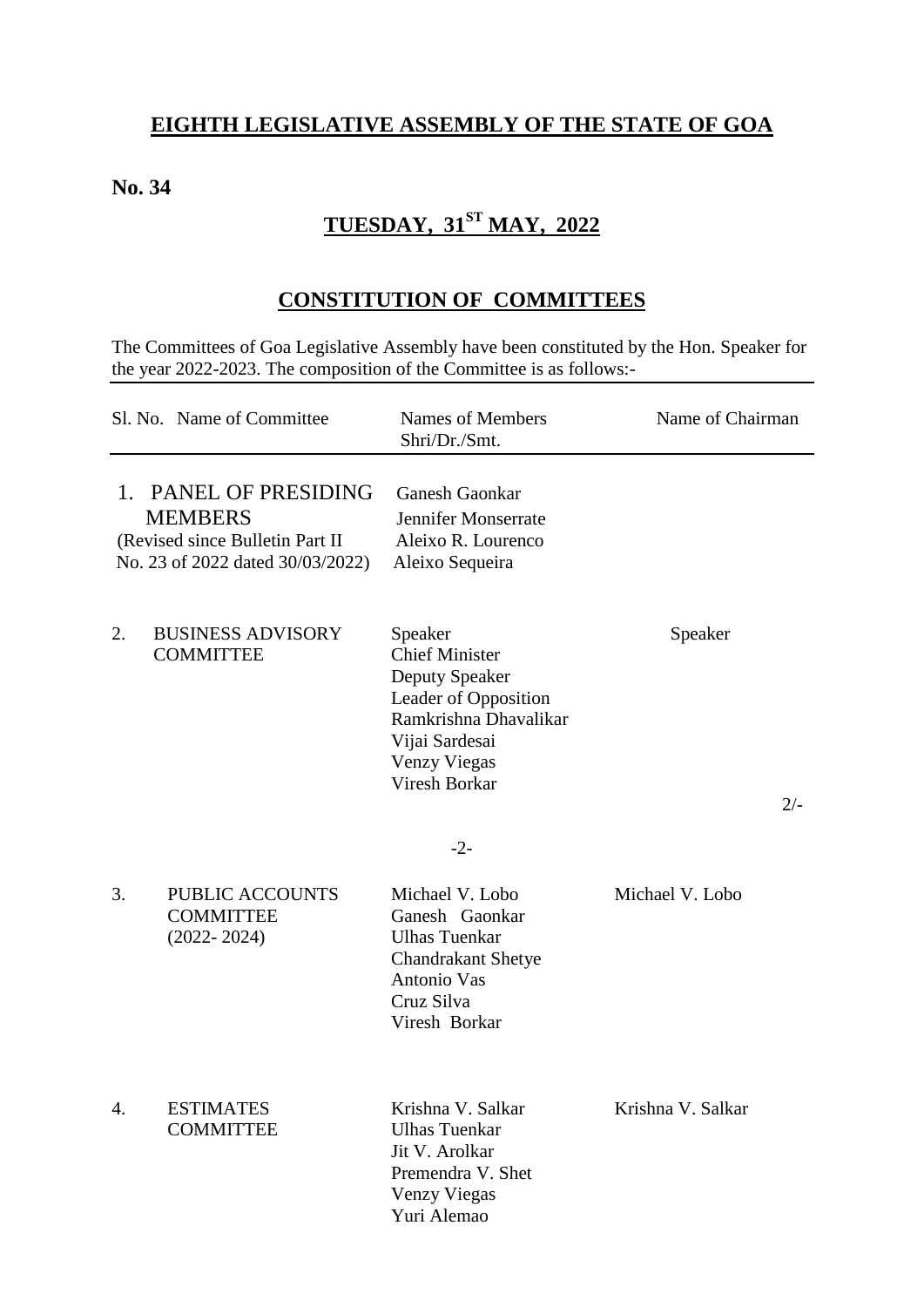Carlos A. Ferreira

| 5. | <b>COMMITTEE ON</b><br><b>GOVERNMENT</b><br><b>ASSURANCES</b> | Aleixo R. Lourenco<br>Jennifer Monserrate<br>Deviya V.Rane<br>Delilah M. Lobo<br>Kedar J. Naik<br>Rajesh Faldessai<br>Pravin P. Arlekar           | Aleixo R. Lourenco |
|----|---------------------------------------------------------------|---------------------------------------------------------------------------------------------------------------------------------------------------|--------------------|
| 6. | <b>COMMITTEE ON</b><br><b>PETITIONS</b>                       | Ganesh Gaonkar<br><b>Ulhas Tuenkar</b><br>Joshua P. De Souza<br><b>Chandrakant Shetye</b><br>Cruz Silva<br>Altone D'Costa<br>Rodolfo L. Fernandes | Ganesh Gaonkar     |
| 7. | <b>COMMITTEE ON</b><br><b>DELEGATED</b><br><b>LEGISLATION</b> | Joshua P. De Souza<br>Deviya V. Rane<br>Antonio Vas<br>Jit V. Arolkar<br>Vijai Sardesai<br>Altone D'Costa<br>Rajesh Faldessai                     | Joshua P. De Souza |

-3-

3/-

| 8. | <b>RULES COMMITTEE</b>   | Speaker<br><b>Chief Minister</b><br>Deputy Speaker<br>Leader of Opposition<br>Ramkrishna Dhavalikar<br>Vijai Sardesai<br>Venzy Viegas<br>Viresh Borkar | Speaker           |
|----|--------------------------|--------------------------------------------------------------------------------------------------------------------------------------------------------|-------------------|
| 9. | <b>LIBRARY COMMITTEE</b> | Premendra V. Shet<br>Krishna V.Salkar<br>Kedar J. Naik<br>Sankalp Amonkar                                                                              | Premendra V. Shet |